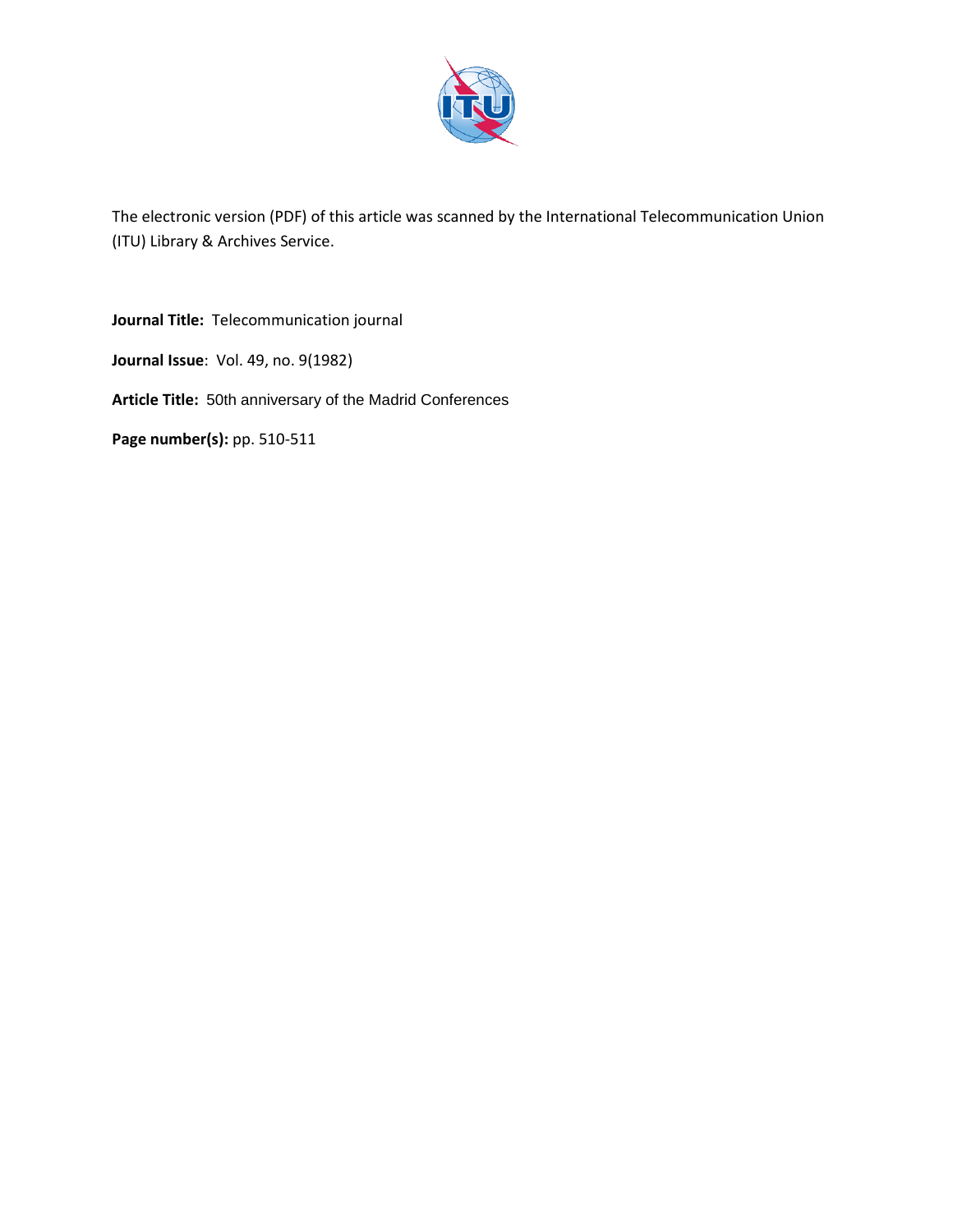# Umion Adim*i*nies

# ITU's Plenipotentiary Conference

**The Plenipotentiary Conference**<br>
of the ITU will open in the<br> **Kenyatte Conference Contre of the ITU will open in the Kenyatta Conférence Centre, Nairobi (Kenya), on 28 September. The Conférence will last six weeks until 5 November.** 

# 50th Anniversary of the Madrid Conférences

**O** In the eve of the Plenipotentiary Conference which will open in Nairobi this month we commemorate one of the **n the eve of the Plenipotentiary Conférence which will open in Nairobi most décisive events of the Union's history.**  The 13th International Telegraph Conférence and the 4th International Radiotelegraph Conférence opened simultaneously m Madrid on 3 September 1932.

The principal item on the agenda of the two conférences was the fusion of the International Telegraph Convention with the International Radiotelegraph Convention which had been suggested at the Paris Telegraph Conférence of 1925.

Mr. Santiago Casares Quiroga, Spanish Minister of the Interior, was elected Chairman of the two conférences whilst Dr. Ràber, Director of the Bureau of the International Telegraph Union, was appointed the Chairman's Counsellor and Mr. Schwill, Vice-Director of the Bureau, was appointed Secretary-General. Since the two conférences were juridically separate, a liaison was achieved, for the considération of questions in common, by means of ten joint meetings of the two Plenary Assemblies and by the establishment of a Joint Convention Committee and a Joint Committee on the Right to Vote.

Neither the Paris Telegraph Conférence of 1925 nor the Washington Radiotelegraph Conférence of 1927 had recommended the calling of a preliminary conférence or group to prepare a draft convention, so the initiative rested with the interested governments, organizations and individuals. Complete drafts of a single convention were submitted to the Madrid Conferences by Greece, Italy, the Bureau of the Union and the *Comité international de la télégraphie sans fil,* whilst 17 other administrations had submitted comments and proposais of a more specific nature.

In 1930 the *Journal télégraphique* had published a draft convention for a combined Union prepared by Mr. Boulanger (then Vice-Director of the International Bureau) on his own responsibility. ' The text aroused considérable comment and many governments sent in observations. The draft was republished in 1932 taking account of the observations submitted.<sup>2</sup> The Joint Convention Committee of the Madrid Conférences expressed its appreciation of the work done by Mr. Boulanger and decided to use his second draft as a basis for discussion.

The Convention adopted in Madrid, after the problems of unification and relationships of the service regulations to the convention had been settled, was an expert combination of the 1927 Radiotelegraph Convention and the 1875 Telegraph Convention. No major innovations were introduced and most articles remained quite gênerai in their scope.

A minor controversy arose over the choice of a name for the new Union. One group insisted that the word 'telegraph' be retained in the title, others requested that the title mention ail three services, and several suggested that it be called the "International Communications Union". In order to keep the name relatively short, to include all three services and to give preference to none, even for historical reasons, the name selected was the "International Telecommunication Union". The following définition was adopted for the new term telecommunication: "Any telegraph or telephone communication of signs, signais, writings, images, and sounds of any nature, by wire, radio, or other systems or processes of electric or visual (semaphore) signalling'

#### **The Madrid Radio Régulations**

The General Radio Régulations, annexed to the Madrid Telecommunication Convention, were drawn up exclusively by the Madrid Radiotelegraph Conférence. The new regulations were based on the Washington Radiotelegraph Régulations of 1927, and except for a few modifications were essentially the same. It is interesting to note that, in recognition of the evolution of radio, the word telegraphy was eliminated from the title (in French the title became *Règlement général des radiocommunications).* 

#### **Allocation and use of frequencies**

A great deal of interest and a large amount of discussion were devoted to Article 7 (Washington Article 5) dealing with **the**  allocation table and rules.pertaining to **the**  use of frequencies. Over 200 proposais were submitted for changes in this article by 22 countries and four international organizations.

As at Washington (1927), the band of frequencies that caused the most difficulty lay between 150 and 1500 kHz, especially as concerned the European area. Although the discovery of short waves had opened **up a**  great new territory, it was found that for certain rapidly expanding services, mainly broadeasting and aeronautical, more space in the medium- and short-wave bands was indispensable.

Once the troublesome low and medium bands had been taken care of, little difficulty was encountered in the remainder of the allocation plan. One of the more important aspects of the plan as a whole was **that**  the clause describing it as a "guide" **was**  eliminated. Henceforth, administrations "agreed to assign frequencies... in conformity with the table of allocation of frequencies". It is also significant to note that the upper limit of the allocation table was extended from 22 300 to 28 000 kHz.

Attempts were also made at Madrid to ensure that ail stations be operated in accordance with good engineering practice. For this purpose a table of tolérances and **a**  table giving the acceptable bandwidths for various types of émissions were inserted. These two tables were to serve as guides for measuring the merits of radio stations **and**  to draw the attention of administrations to the need for more careful regulations for transmitting stations.

## **Registration of frequencies**

In a further attempt to eut down on harmful interférence and to persuade countries not to use frequencies outside the proper band, the provisions relating to the registration of frequencies were strengthened. In the future, any country deciding to put a radio station in operation was obliged to notify the International Bureau "before the frequency is put into service and sufficiently in advance thereof to allow administrations to take any action which they may deem necessary to ensure the efficient opération of their services".

In order that administrations would know when to take action to ensure efficient operation, the International Bureau was requested to publish ail notifications of new stations or changes in power.

# **Régulation of the maritime mobile service**

The Madrid Radiotelegraph Conférence brought about several changes in the regulation of the maritime mobile service. Not only was the distress frequency, 500 kHz,

<sup>1</sup>  *Journal télégraphique,*  Vol. 54. No. *6,* pages 117-125 (June 1930).

<sup>2</sup>  *Journal télégraphique,*  Vol. 56, No. *6,* pages 153-163 (June 1932).